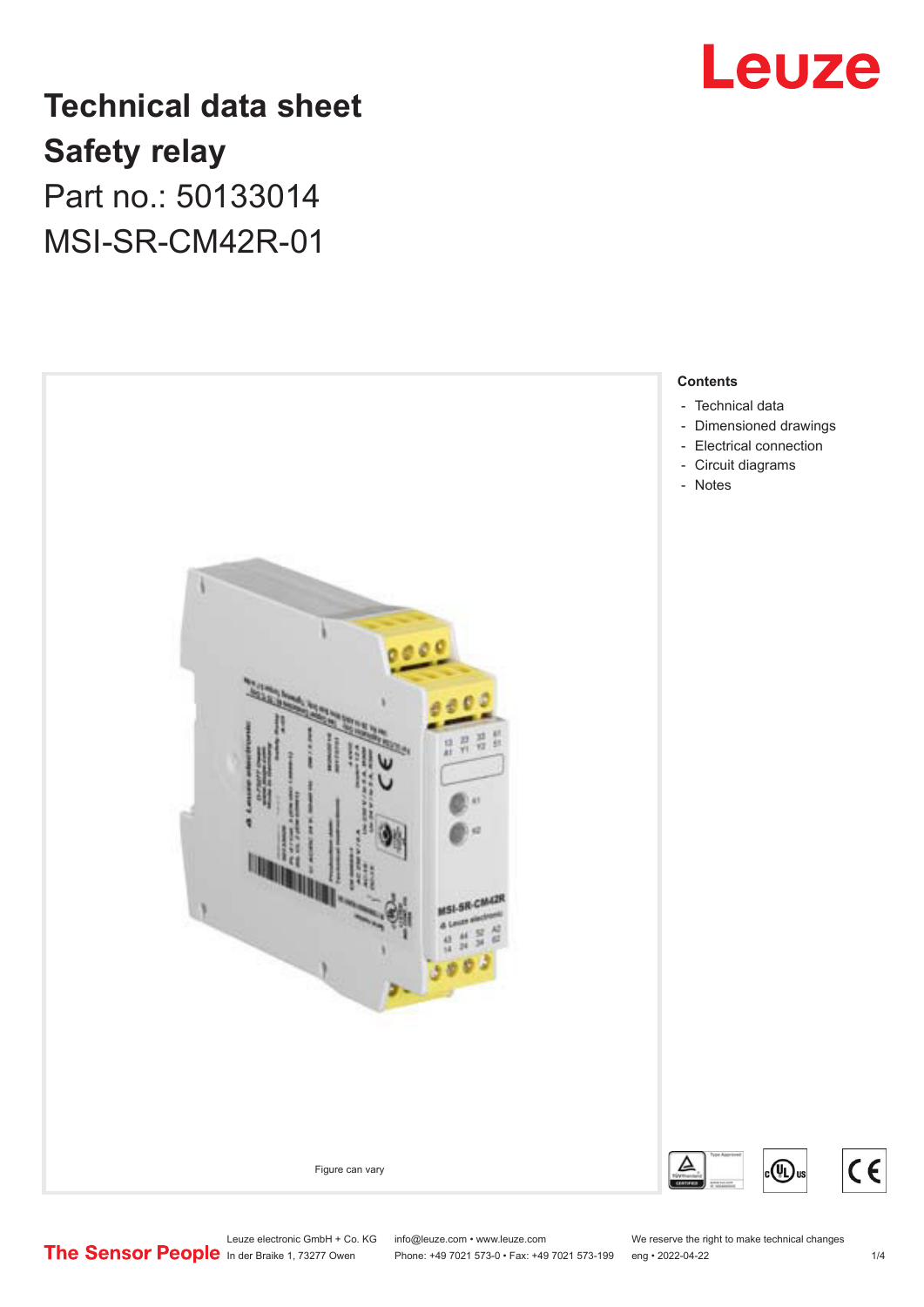### <span id="page-1-0"></span>**Technical data**

#### **Basic data**

| <b>Series</b>                    | MSI-SR-CM42                                               |
|----------------------------------|-----------------------------------------------------------|
| Application                      | Extension unit for base devices in safety<br>applications |
|                                  |                                                           |
| <b>Functions</b>                 |                                                           |
| <b>Restart</b>                   | Automatic                                                 |
|                                  |                                                           |
| <b>Characteristic parameters</b> |                                                           |
| <b>SIL</b>                       | 3, IEC 61508                                              |
| <b>SILCL</b>                     | 3, IEC/EN 62061                                           |
| Performance Level (PL)           | e, EN ISO 13849-1                                         |
| $PFH_n$                          | 1,5E-09 per hour                                          |
| Mission time T <sub>M</sub>      | 20 years, EN ISO 13849-1                                  |
| Category                         | 4, EN ISO 13849                                           |
|                                  |                                                           |

#### **Electrical data**

| <b>Supply circuit</b>                                                        |                                                                                 |
|------------------------------------------------------------------------------|---------------------------------------------------------------------------------|
| Nominal voltage U <sub>N</sub>                                               | <b>24 V DC</b>                                                                  |
| <b>Rated power DC</b>                                                        | 1.4 W                                                                           |
| <b>Output circuit</b>                                                        |                                                                                 |
| <b>Release current paths</b>                                                 | $\overline{4}$                                                                  |
| Signaling current paths                                                      | 2                                                                               |
| <b>Contact material</b>                                                      | Ag alloy, gold-plated                                                           |
| Usage category AC-15 (NO contact) Ue 230V, le 3A                             |                                                                                 |
| Usage category DC-13 (NO contact) Ue 24V, le 1A                              |                                                                                 |
|                                                                              | Short circuit protection (NO contact) qG class safety fuse 6A, melting integral |
| Max. thermal continuous current $I_{th}$ , 6 A<br>release current paths      |                                                                                 |
| Max. thermal continuous current I <sub>th</sub> ,<br>signaling current paths | 1 A                                                                             |
| Max, total current <sup>2</sup> of all current<br>paths                      | 144 $A2$                                                                        |
| <b>Mechanical life time</b>                                                  | 100,000,000 switching cycles                                                    |
| Control circuit                                                              |                                                                                 |
| Max. peak current at the control<br>inputs (safety circuit/reset circuit)    | $110 \text{ mA}$                                                                |
| Max. cable resistance, per channel                                           | ≤ (5 + (1.333 x U <sub>R</sub> / U <sub>N</sub> - 1) x 200) Ω                   |
| Release time t <sub>p</sub>                                                  | 15 <sub>ms</sub>                                                                |
| Recovery time t <sub>w</sub>                                                 | $30 \text{ ms}$                                                                 |

| <b>Connection</b>                      |                                                                |
|----------------------------------------|----------------------------------------------------------------|
| <b>Number of connections</b>           | 1 Piece(s)                                                     |
|                                        |                                                                |
| <b>Connection 1</b><br><b>Function</b> | Signal IN                                                      |
|                                        | Signal OUT                                                     |
|                                        | Voltage supply                                                 |
| <b>Type of connection</b>              | Terminal                                                       |
| Type of terminal                       | <b>Screw terminal</b>                                          |
| No. of pins                            | $16$ -pin                                                      |
|                                        |                                                                |
| <b>Cable properties</b>                |                                                                |
| <b>Connection cross sections</b>       | 1 x 0.2 to 2.5 mm <sup>2</sup> , wire                          |
|                                        | $1 \times 0.2$ to 2.5 mm <sup>2</sup> , wire                   |
|                                        | 1 x 0.25 to 2.5 mm <sup>2</sup> , wire with wire-end<br>sleeve |
|                                        | $2 \times 0.2$ to 1.0 mm <sup>2</sup> , wire                   |
|                                        | $2 \times 0.2$ to 1.0 mm <sup>2</sup> , wire                   |
|                                        | 2 x 0.25 to 1.0 mm <sup>2</sup> , wire with wire-end<br>sleeve |
| Mechanical data                        |                                                                |
| Dimension (W x H x L)                  | 22.5 mm x 96.5 mm x 114 mm                                     |
| Net weight                             | 180 g                                                          |
| <b>Housing color</b>                   | Gray                                                           |
| Type of fastening                      | Snap-on mounting                                               |
| <b>Certifications</b>                  |                                                                |
| <b>Certifications</b>                  | c UL US                                                        |
|                                        | <b>TÜV Rheinland</b>                                           |
| <b>Classification</b>                  |                                                                |
| <b>Customs tariff number</b>           | 85364190                                                       |
| <b>ECLASS 5.1.4</b>                    | 27371800                                                       |
| <b>ECLASS 8.0</b>                      | 27371819                                                       |
| <b>ECLASS 9.0</b>                      | 27371819                                                       |
| <b>ECLASS 10.0</b>                     | 27371819                                                       |
| <b>ECLASS 11.0</b>                     | 27371819                                                       |
| <b>ECLASS 12.0</b>                     | 27371819                                                       |

**ETIM 5.0** EC001449 **ETIM 6.0** EC001449 **ETIM 7.0** EC001449

# **Leuze**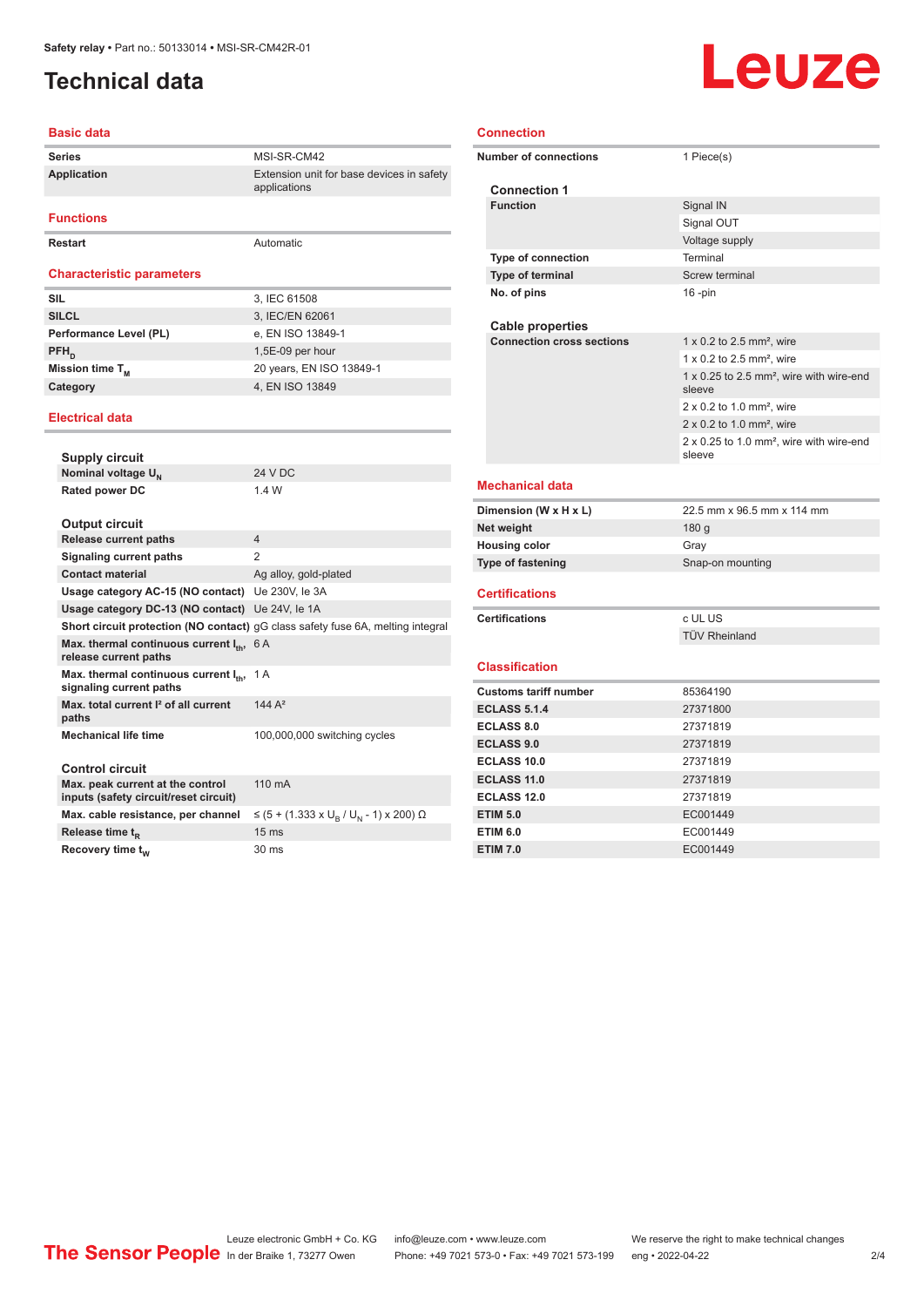#### <span id="page-2-0"></span>**Dimensioned drawings**

All dimensions in millimeters







### **Electrical connection**

**Connection 1**

| <b>Terminal</b>    | <b>Assignment</b> |
|--------------------|-------------------|
| No. of pins        | $16$ -pin         |
| Type of terminal   | Screw terminal    |
| Type of connection | Terminal          |
|                    | Voltage supply    |
|                    | Signal OUT        |
| <b>Function</b>    | Signal IN         |
|                    |                   |

| 13 | Release current path 1 (NO contact) |
|----|-------------------------------------|
| 14 | Release current path 1 (NO contact) |
| 23 | Release current path 2 (NO contact) |
| 24 | Release current path 2 (NO contact) |
| 33 | Release current path 3 (NO contact) |
| 34 | Release current path 3 (NO contact) |
|    |                                     |